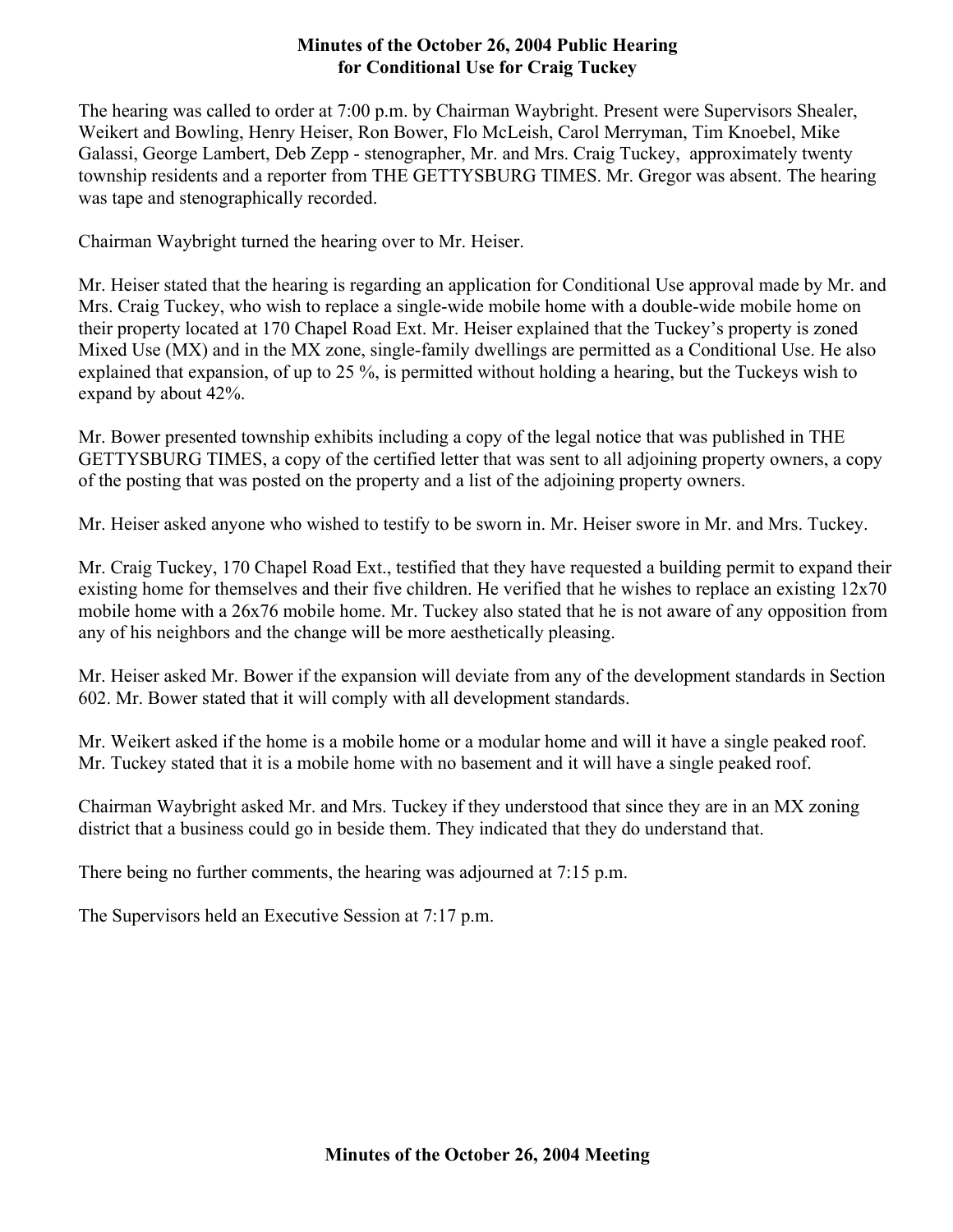The meeting was called to order at 7:30 p.m. by Chairman Waybright. Present were Supervisors Shealer, Weikert and Bowling, Henry Heiser, Flo McLeish, Carol Merryman, Ron Bower, Tim Knoebel, Bob Sharrah, John Kresky, Mike Galassi, George Lambert, approximately sixty township residents from the Windbriar Lane area and a reporter from THE GETTYSBURG TIMES. Mr. Gregor was absent. The meeting was tape recorded.

# **Mr. Weikert made a motion, seconded by Mr. Bowling and carried to approve the Minutes of the October 12 meeting.**

Chairman Waybright stated that the Supervisors have proposed several amendments to the Cumberland Township Zoning Ordinance and Zoning Map, a public hearing on the amendments was held on August 17, 2004 and all of the testimony has been reviewed by the Board. The Board's intention to vote on these amendments has been advertised for this evening. **Mr. Weikert made a motion to adopt Ordinance 04- 110, as advertised in its entirety, excluding Zoning Map change #2 for the parcel that is located on Windbriar Lane. Mr. Shealer seconded the motion. Mrs. Merryman asked for a roll call vote as follows: Mr. Shealer - Aye, Mr. Weikert - Aye, Mr. Waybright - Aye and Mr. Bowling - Aye. The motion carried.**

Chairman Waybright explained that this will amend the Zoning Ordinance and Zoning Map with the changes listed in Ordinance 04-110, with the exception of the parcel located on Windbriar Lane that will remain to be zoned Residential.

# **Mr. Weikert made a motion, seconded by Mr. Bowling and carried to approve a request for a 60-day extension for approval of the Gary McCray Land Development Plan.**

Mr. John Kresky presented a **Preliminary Plan for Gaynella DeSimone** for a nine-lot subdivision of her property at the end of Twin Lakes Drive. Mr. Knoebel reported that the majority of the plan related comments have been addressed, with the exception of the stormwater comments, and he is waiting for a revision to that. Mr. Knoebel also reported that the plan has been recommended by the Planning Commission. The outstanding issues are letters from Cumberland Township Authority and Gettysburg Municipal Authority stating that the plans are acceptable to them, stormwater management and Sewage Planning Exemption approval from PaDEP. Mr. Shealer asked how the drainage from this development will impact neighboring properties. Mr. Knoebel reported that they are proposing a detention system on their property that will control the run-off back to the pre-development levels and will tie into the existing drain for Twin Lakes and will eventually go into the pond. The responsibility for maintenance of this system will be noted on the plan. Mr. Kresky asked if these comments can be addressed on the Final Plan. Mr. Shealer made a motion, seconded by Mr. Weikert and carried to approve the Preliminary Plan for Gaynella DeSimone, contingent upon the engineer's comments being addressed on the Final Plan.

### **Mr. Weikert made a motion, seconded by Mr. Shealer and carried to approve the Sewage Planning Exemption for Gaynella DeSimone.**

### **Mr. Weikert made a motion, seconded by Mr. Shealer and carried to approve the PennDOT Project Completion Report for the Old Mill and Belmont Road projects.**

### **Mr. Weikert made a motion, seconded by Mr. Shealer and carried to exonerate J.P. Harris for per capita tax in the amount of \$401.50**

Ms. McLeish asked the Board to start thinking about appointments for a Traffic Committee needed for the Act 209 Study. She stated that the committee will consist of seven people and will be guided by the engineers preparing the study. The committee will be determining which roads and/or intersections need